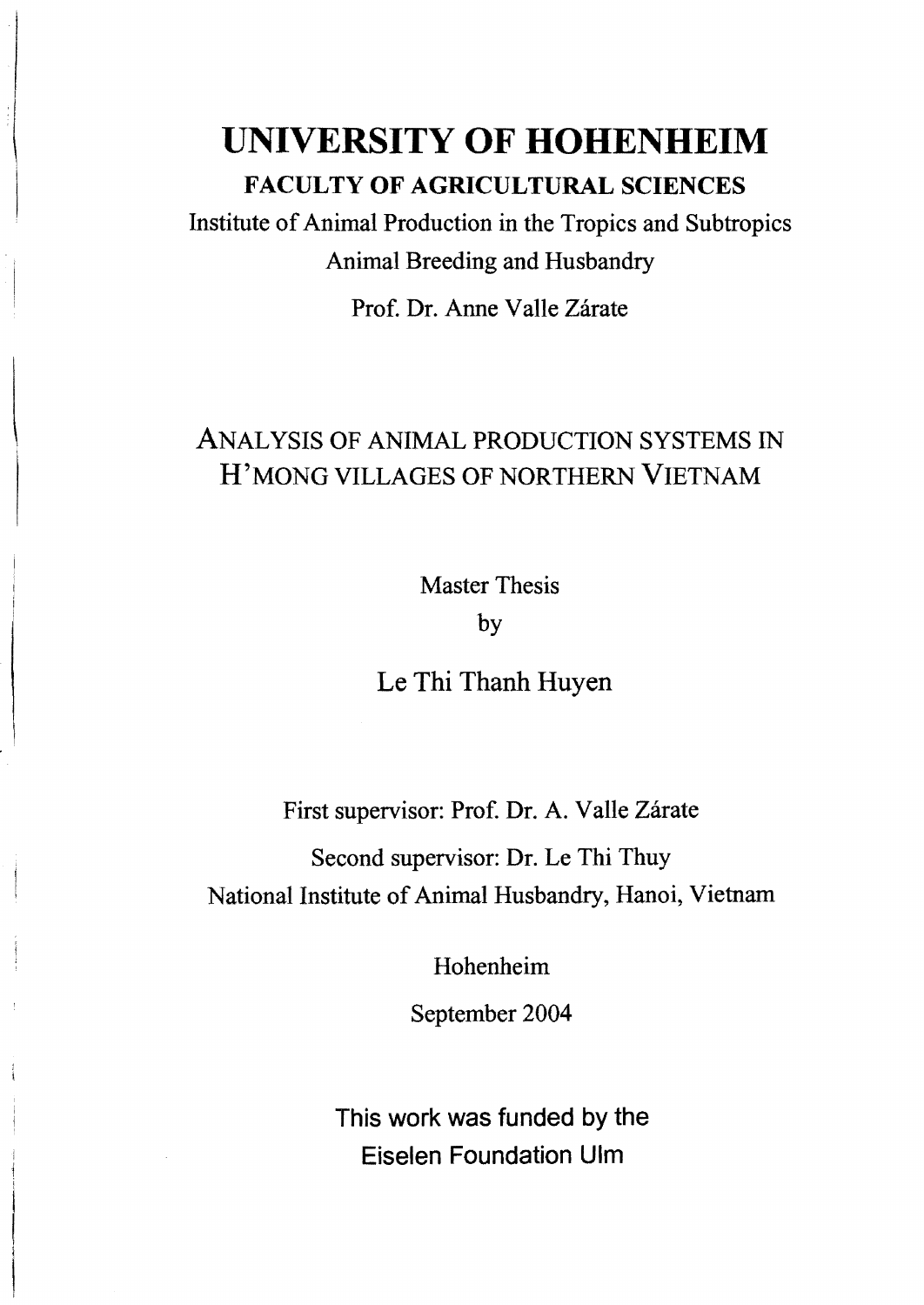Compared with the Vietnamese lowlands, the uplands in North Vietnam have to cope with many disadvantages for the expansion of agricultural production because of poorer access to resources and markets, greater isolation, and higher scarcity of land resources. In the first phase of sub-project *D2/SFB* "The Uplands Program", which aims at improvement of pig production and on the increase of income from pig production for smallholder farmers in Son La, the analysis of livestock systems has been conducted for selected Black Thai villages along a gradient from villages near to town to villages further away from town.

Compared with Thai, residential areas of H'mong are more isolated, remote and less accessible. From the observed existence of differences in agricultural systems of the Black Thai along this gradient, and from the assumed difference in the production systems between Thai and H'mong, the necessity has been derived to extend the analysis of animal production systems to remote villages of the ethnic H'mong.

A survey on the current state, the limitations, and potentials of livestock production systems was conducted in 3 H'mong villages, Mai Son district, Son La province from the beginning of March to the end of May, 2004. The H'mong villages were Pa Dong, Tong Tai A (Ta Hoc commune) and Tong Tai A' (Chieng Chan commune). In each selected village, 15 households keeping pigs were selected for interviews. Data were collected by using household interviews with a standard questionnaire, communication tools (livestock matrix, timeline of animal production and seasonal calendar); key person interviews; and observation and description. Qualitative data were summarized and analyzed by synopsis and interpretation ofresults. Quantitative data were processed by the use of Microsoft Excel. Means, standard deviations, and ranges were calculated.

The results show similarities of animal production systems in all study villages. Livestock species kept included pigs, chicken, buffaloes, cattle, fish, dogs and less often, horses, goats, ducks, muscovy ducks and cats in small numbers, local breeds were dominating. Livestock was kept with low cash input, and simple keeping conditions of use of farm-own and unbalanced feeding rations, and poor health services. Pigs and chicken were more widely raised than ruminants, but due to poor health services, losses in pigs and chicken were relatively high. Livestock production had both economic and socio-cultural functions in the households, the later one dominating. Particularly pigs, chicken and fish were major meat sources for families.

All pig keepers kept sows, boars were infrequently kept. The average reproductive performance of sows was 6 piglets/litter/sow and 2litters/sow/year. Pig extraction was low (ca 100kg/household/year) and mainly for home consumption. Pigs were fed twice per day in addition to their scavenging with farm produced feedstuffs and forest vegetables. Maize was used as high energy feed. Growth of pigs was low (2 to 4kg/month).

Local hens had a low reproductive performance of 30 eggs/hen/year and 2.5 *broods*/ hen/ year. Chicken scavenged the whole day with small additional feed supply. Extraction from the flock was low in the villages with 12kg/household/year and mainly for home consumption.

Cattle and buffaloes were kept for draught power, and bulls were preferred. They mainly grazed on natural pastures and were tended by children and elderly people.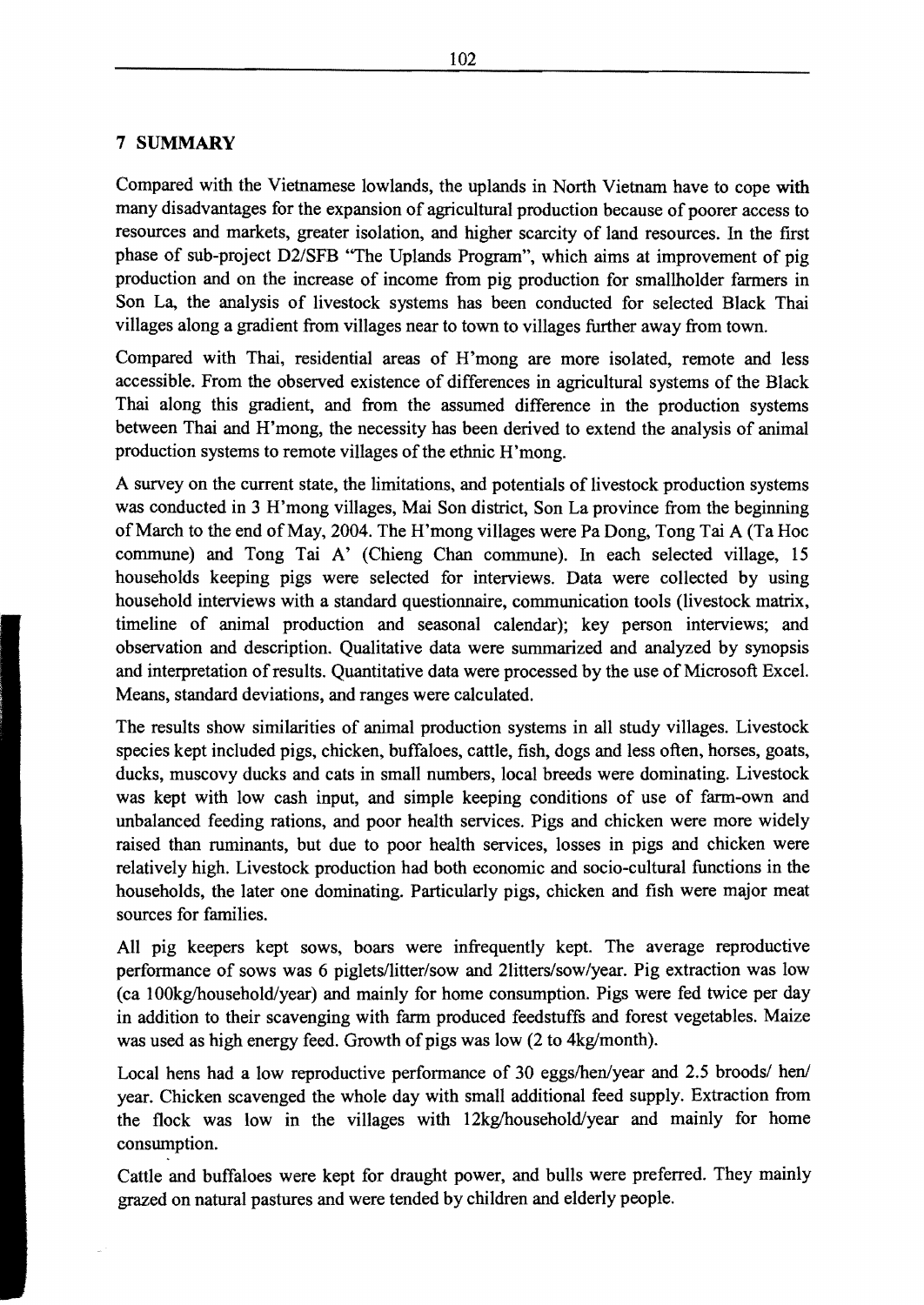Cash output form animal production in the H'mong farms was small, in some farms even lost. However, the total benefit from animal production was moderate with 361,000 to 1,285,000 VND/household/year and 427,000 to 528,000VND/household/year from pigs and chicken raising. Because of the low cash input in animal production, efficiency was relatively high, with a ratio of output to input in pig and chicken production ranging form 12.2 to 45.0.

H'mong farmers had long experiences in keeping local breeds, which were well adapted to harsh environmental and husbandry conditions there and had a good productive potential, especially pigs and chicken. If the incidence of diseases in pigs and chicken were reduced by application of veterinary services; the knowledge of the farmers in animal husbandry was improved leading to avoid inbreeding in animals and increase benefit of the animals' production outputs; and with the application of breeding selection in local breeds population in addition, output level from animal production had the potential to be increased.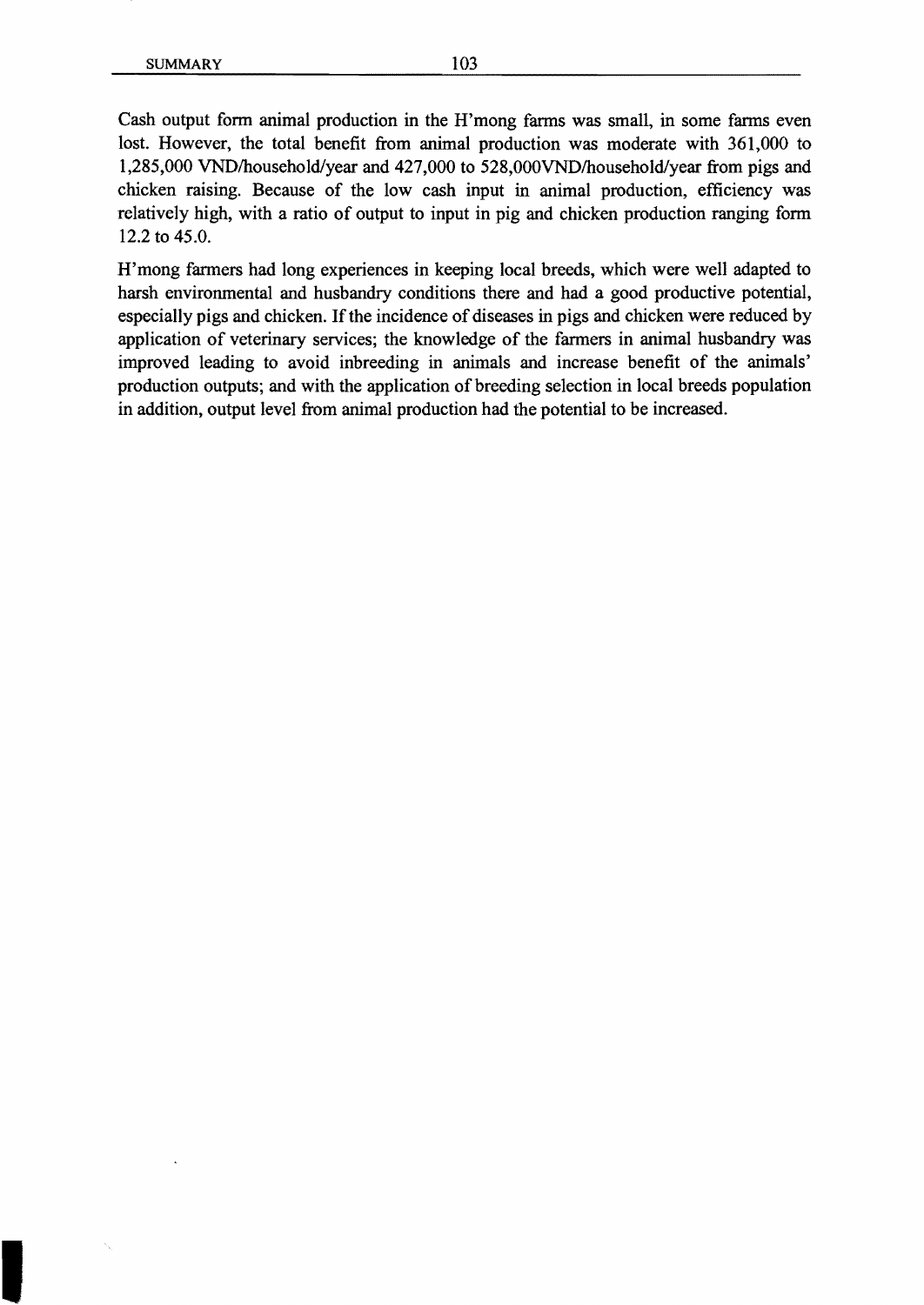## **ZUSAMMENFASSUNG**

Verglichen mit den begünstigten Tiefland- und Deltagebieten Vietnams unterliegt die landwirtschaftliche Entwicklung in den Hochlandgebieten Nordvietnams hemmenden Faktoren. Besonders nachteilig wirken sich die größere Isolation dieser Gebiete, der geringe oder fehlende Zugang zu Ressourcen und Märkten und die herrschende Landknappheit aus.

Das Teilprojekt D2 im Sonderforschungsbereich "The Uplands Program" der Universität Hohenheim zielt ab auf die Verbesserung der Schweineproduktion sowie Einkommenssteigerungen aus der Schweinehaltung fiir Kleinbauern in Son La, Nordvietnam. Im Rahmen des Teilprojektes D2 wurde eine vergleichende Analyse der Tierund v.a. der Schweineproduktion in Dörfern ethnischer Black Thai durchgefiihrt, wobei diese Dörfer nach ihrer unterschiedlichen Stadtnähe, Höhenlage und Zugang zu Märkten und Ressourcen ausgewählt worden waren. Verglichen mit den Black Thai sind die Siedlungsgebiete der H'mong abgelegener, stärker isoliert und unzugänglicher.

Ausgehend von den Unterschieden, die zwischen stadtnahen und abgelegeneren Tierproduktionssystemen der Black Thai beobachtet wurden, und ausgehend von der Annahme, daß sich die Tierproduktionssysteme der Black Thai und H'mong grundsätzlich unterscheiden, wurde die Notwendigkeit zu einer Analyse der Tierproduktionssysteme der H'mong abgeleitet.

Eine Untersuchung der gegenwärtigen Situation, der Schwächen und der Potentiale der Tierproduktionssysteme der H'mong wurde in drei H'mong-Dörfern im Distrikt Mai Son, Provinz Son La, Nordwest-Vietnam von März bis Mai 2004 durchgefiihrt. Die Dörfer gehörten den beiden Kommunen Ta Hoc (Dörfer Pa Dong, Tong Tai A) und Chieng Chan (Dorf Tong Tai A') an. Pro Dorfwurden 15 schweinehaltende Haushalte ausgewählt. In den insgesamt 45 Haushalten wurden Daten mittels eines standardisierten Fragebogens erhoben. Weitere Methoden umfaßten Communication tools, eingesetzt zum Vergleich der gehaltenen Tierarten (livestock matrix), zur Erhebung von Daten zur zeitlichen Entwicklung der Tierproduktion (timeline of animal production) sowie zur Erhebung jahreszeitlich bedingter Probleme in der Tierproduktion; weiterhin Experteninterviews und Beobachtungen in den untersuchten Haushalten. Qualitative Daten wurden zusammengefaßt im Text dargestellt, und zur Ergebnisinterpretation herangezogen. Quantitative Daten wurden mit Microsoft Excel ausgewertet, Ergebnisse wurden als arithmetische Mittelwerte unter Angabe der Standardabweichungen und Spannbreiten dargestellt.

Die Ergebnisse zeigen Ähnlichkeiten der Tierproduktionssysteme in den untersuchten Dörfern. In erster Linie wurden Schweine, Hühner, Büffel, Rinder, Fische und Hunde gehalten, weniger Haushalte hielten Pferde, Ziegen, Enten, Moschusenten und Katzen, jeweils in geringer Anzahl. Die gehaltenen Tiere gehörten lokalen Rassen an. Tierhaltung wurde mit geringem monetären Input und unter Einsatz einfacher Managementmaßnahmen betrieben. Es wurden fast ausschließlich farmeigene Futtermittel eingesetzt. Die Veterinärversorgung war marginal. Schweine und Hühner wurden von mehr Haushalten gehalten als Wiederkäuer. Aufgrund der schlechten Veterinärversorgung traten bei beiden Spezies hohe Verluste durch Krankheiten auf. Die Tierproduktion erfüllte v.a. soziokulturelle, aber nachgeordnet auch ökonomische Funktionen fiir die kleinbäuerlichen Haushalte. Schweine, Hühner und Fisch bildeten wichtige Proteinlieferanten fiir die Haushalte.